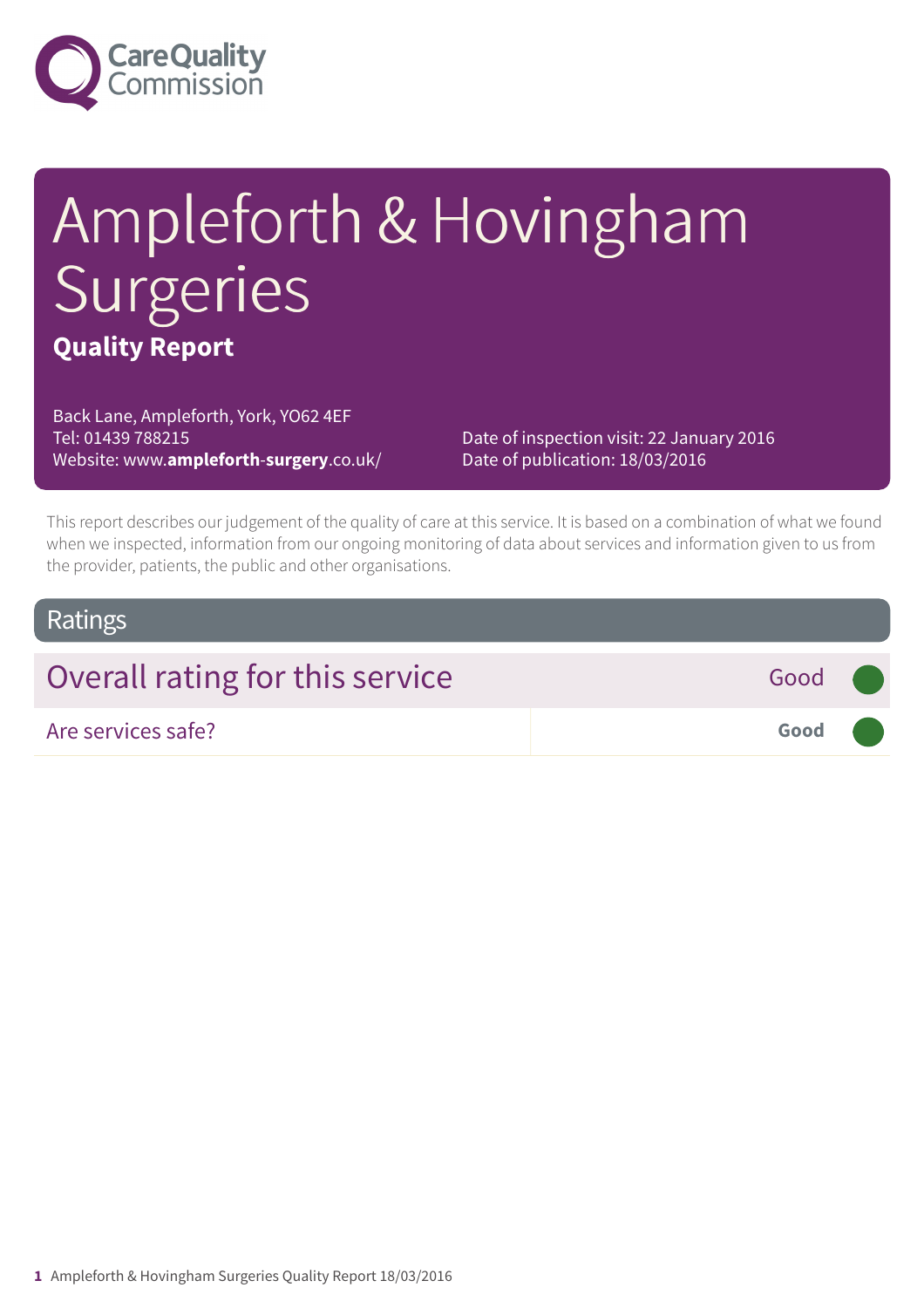### Summary of findings

#### **Contents**

| Summary of this inspection                  | Page           |
|---------------------------------------------|----------------|
| Overall summary                             | $\overline{2}$ |
| The five questions we ask and what we found | 3              |
| Detailed findings from this inspection      |                |
| Our inspection team                         | $\overline{4}$ |
| Why we carried out this inspection          | $\overline{4}$ |
| How we carried out this inspection          | $\overline{4}$ |
| Detailed findings                           | 5              |

#### Overall summary

#### **Letter from the Chief Inspector of General Practice**

We carried out an announced comprehensive inspection of this practice on 3 November 2014. A breach of legal requirements was found. After the comprehensive inspection, the practice wrote to us to say what they would do to meet legal requirements in relation to;

Regulation 13 HSCA 2008 (Regulated Activities) Regulations

2010 Management of medicines

We undertook this focused inspection on 22 January 2016, to check that they had followed their plan and to confirm that they now met legal requirements. This report only covers our findings in relation to those requirements. You can read the report from our last comprehensive inspection, by selecting 'all reports' link for Ampleforth Surgery on our website at www.cqc.org.uk

From the inspection on 3 November 2014, the practice were told they must:

- Improve the checking and signing of prescriptions by GPs before medicines are dispensed and issued to patients.
- Improve arrangements for checking the expiry dates of medicines to ensure they are safe to use.

We found that on the 22 January 2016 the practice now had improved systems in place.

- Prescriptions were signed before being dispensed to patients and there was a robust process in place to ensure this occurred, including for controlled drugs.
- There was a procedure in place to ensure dispensary stock was fit for use and we were shown examples of how this worked.

#### **Professor Steve Field (CBE FRCP FFPH FRCGP)**

Chief Inspector of General Practice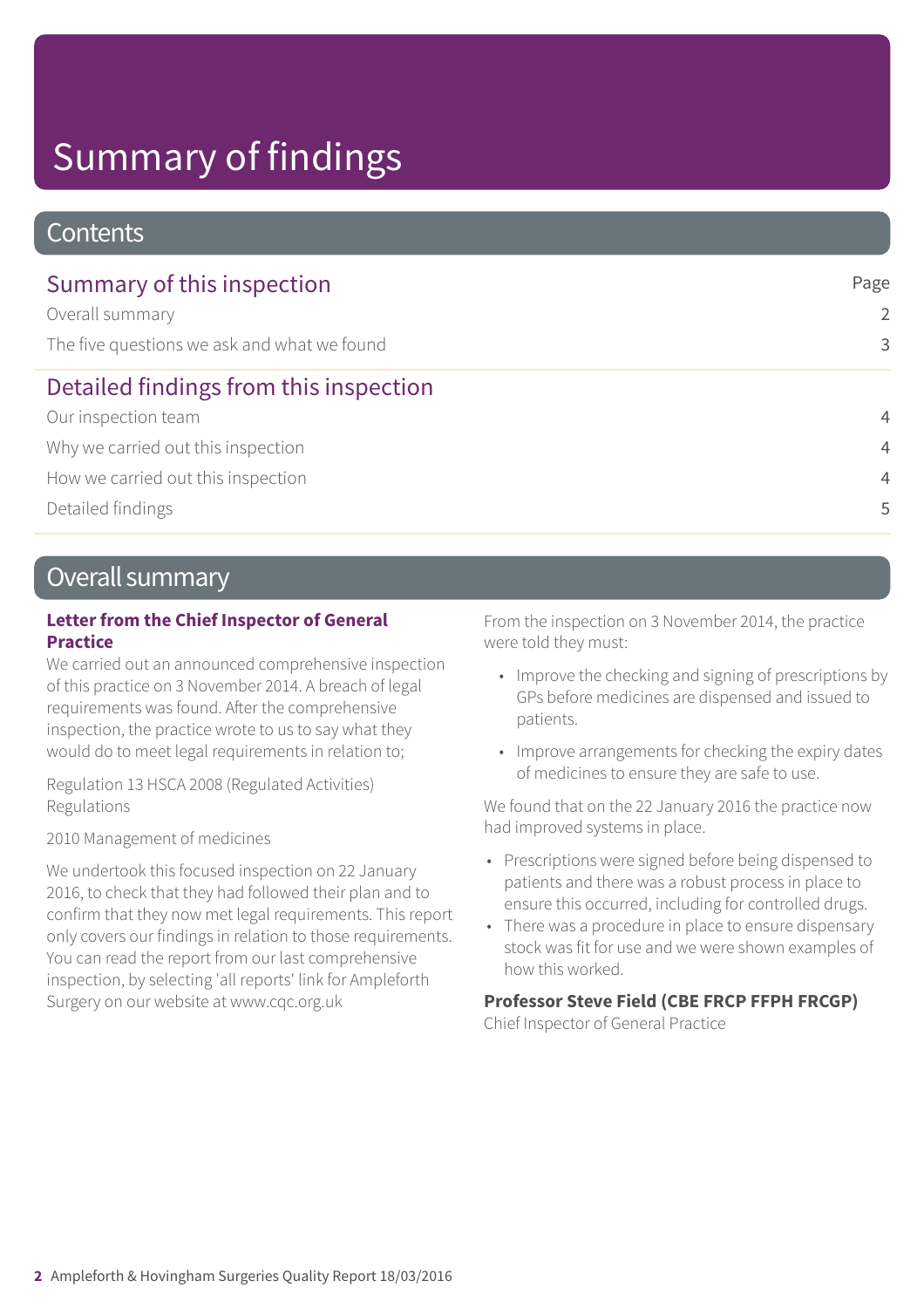#### The five questions we ask and what we found

We always ask the following five questions of services.

#### **Are services safe?**

Prescriptions were signed before being dispensed to patients and there was a robust process in place to ensure this occurred, including for controlled drugs.

There was a procedure in place to ensure dispensary stock was fit for use and we were shown examples of how this worked.

We checked medicines and equipment for emergency use at both sites and found there were adequate stocks of medicines, oxygen, and a defibrillator.

**Good –––**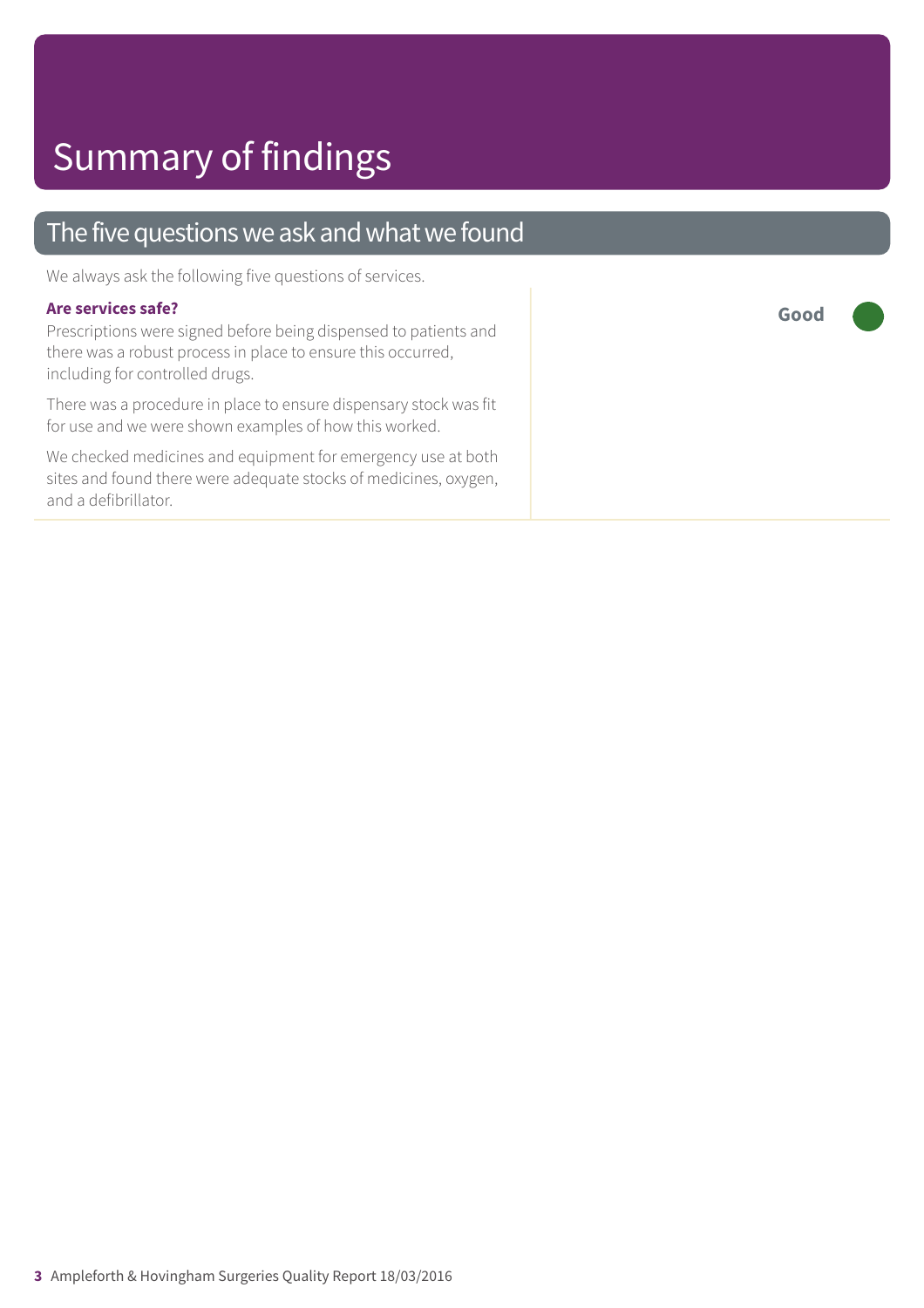

# Ampleforth & Hovingham Surgeries

**Detailed findings**

### Our inspection team

**Our inspection team was led by:**

A CQC Pharmacy Inspector.

### Why we carried out this inspection

We undertook an announced focus inspection of Ampleforth & Hovingham Surgeries on 22 January 2016. This inspection was carried out to check that improvements to meet legal requirements planned by the practice after our comprehensive inspection on 3 November 2014 had been made. We inspected the practice against one of the five questions we ask about service: is the service safe. This was because the service was not meeting some legal requirements.

### How we carried out this inspection

Before visiting, we reviewed a range of information we held about the service and asked other organisations to share what they knew about the service. We reviewed policies, procedures and other information the practice provided before and during the inspection.

To get to the heart of patients' experiences of care, we asked the following question:

• Is it safe?

We carried out an announced visit on 22 January 2016.

During our visit we spoke with a range of staff from the dispensary and the practice manager.